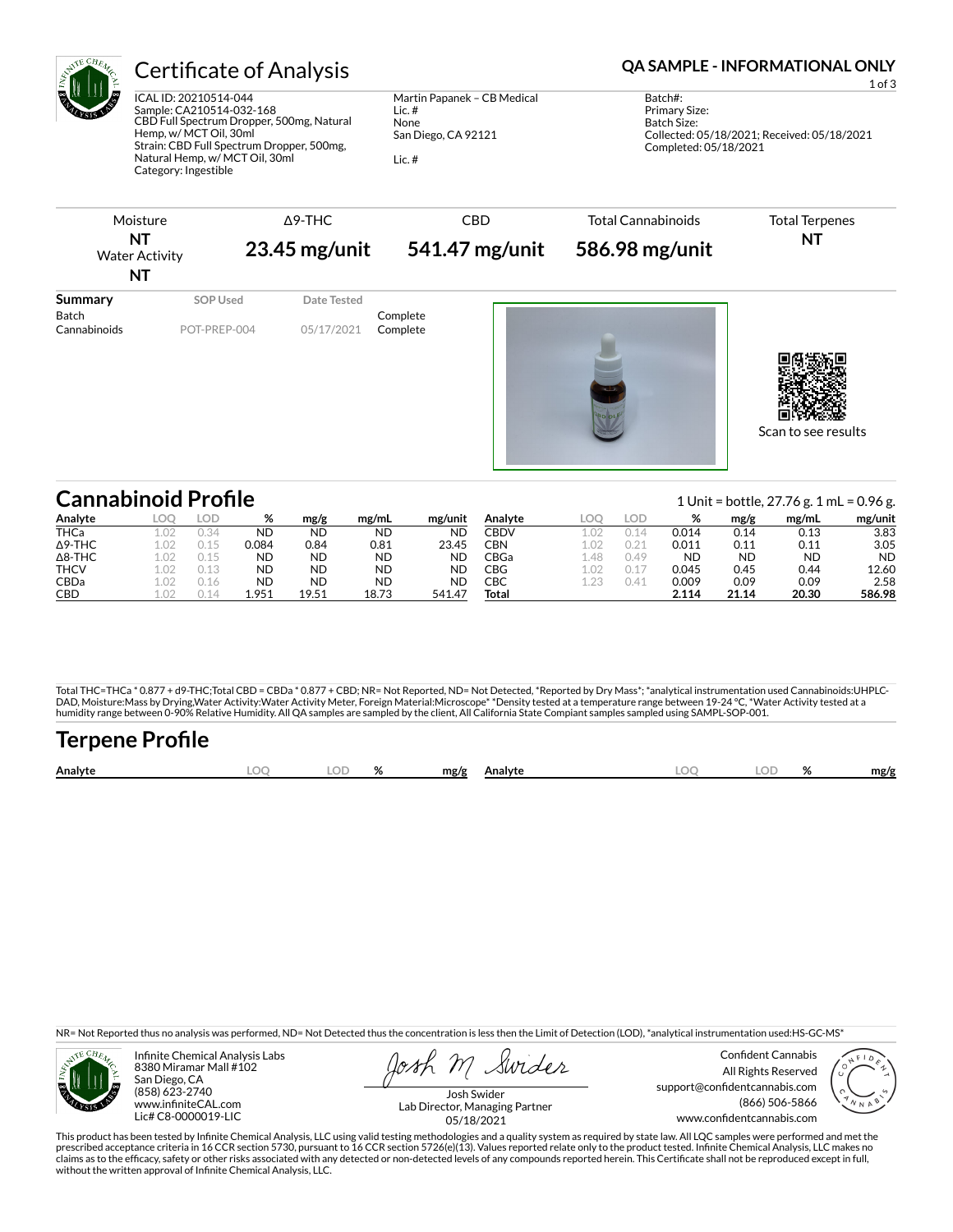

ICAL ID: 20210514-044 Sample: CA210514-032-168 CBD Full Spectrum Dropper, 500mg, Natural Hemp, w/ MCT Oil, 30ml Strain: CBD Full Spectrum Dropper, 500mg, Natural Hemp, w/ MCT Oil, 30ml Category: Ingestible

Martin Papanek – CB Medical Lic. # None San Diego, CA 92121 Lic. #

## Certificate of Analysis **Certificate of Analysis QA SAMPLE - INFORMATIONAL ONLY**

2 of 3

Batch#: Primary Size: Batch Size: Collected: 05/18/2021; Received: 05/18/2021 Completed: 05/18/2021

### **Residual Solvent Analysis**

| Category 1 | .oc | cUL. | Limit | Status | Category 2 | LOO | LOD | Limit . | Status | Category 2 | $\Omega$ | LOD. | .imit | Status |
|------------|-----|------|-------|--------|------------|-----|-----|---------|--------|------------|----------|------|-------|--------|
|            |     |      |       |        |            |     |     |         |        |            |          |      |       |        |

NR= Not Reported thus no analysis was performed, ND= Not Detected thus the concentration is less then the Limit of Detection (LOD) ,\*analytical instrumentation used=HS-GC-MS\*

### **Heavy Metal Screening**

| $\sim$<br>λC<br>$-$<br>$\sim$ | OF<br>∽<br>$\overline{\phantom{a}}$ | Limit | status |
|-------------------------------|-------------------------------------|-------|--------|
|                               |                                     |       |        |

NR= Not Reported thus no analysis was performed, ND= Not Detected thus the concentration is less then the Limit of Detection (LOD) , \*analytical instrumentation used:ICP-MS\*

### **Microbiological Screening**

| ` sult ∴ |  |
|----------|--|
|          |  |

ND=Not Detected; \*analytical instrumentation used:qPCR\*



Infinite Chemical Analysis Labs 8380 Miramar Mall #102 San Diego, CA (858) 623-2740 www.infiniteCAL.com Lic# C8-0000019-LIC

Josh M Swider

Confident Cannabis All Rights Reserved support@confidentcannabis.com (866) 506-5866 www.confidentcannabis.com



Josh Swider Lab Director, Managing Partner 05/18/2021

This product has been tested by Infinite Chemical Analysis, LLC using valid testing methodologies and a quality system as required by state law. All LQC samples were performed and met the prescribed acceptance criteria in 16 CCR section 5730, pursuant to 16 CCR section 5726(e)(13). Values reported relate only to the product tested. Infinite Chemical Analysis, LLC makes no<br>claims as to the efficacy, safety o without the written approval of Infinite Chemical Analysis, LLC.